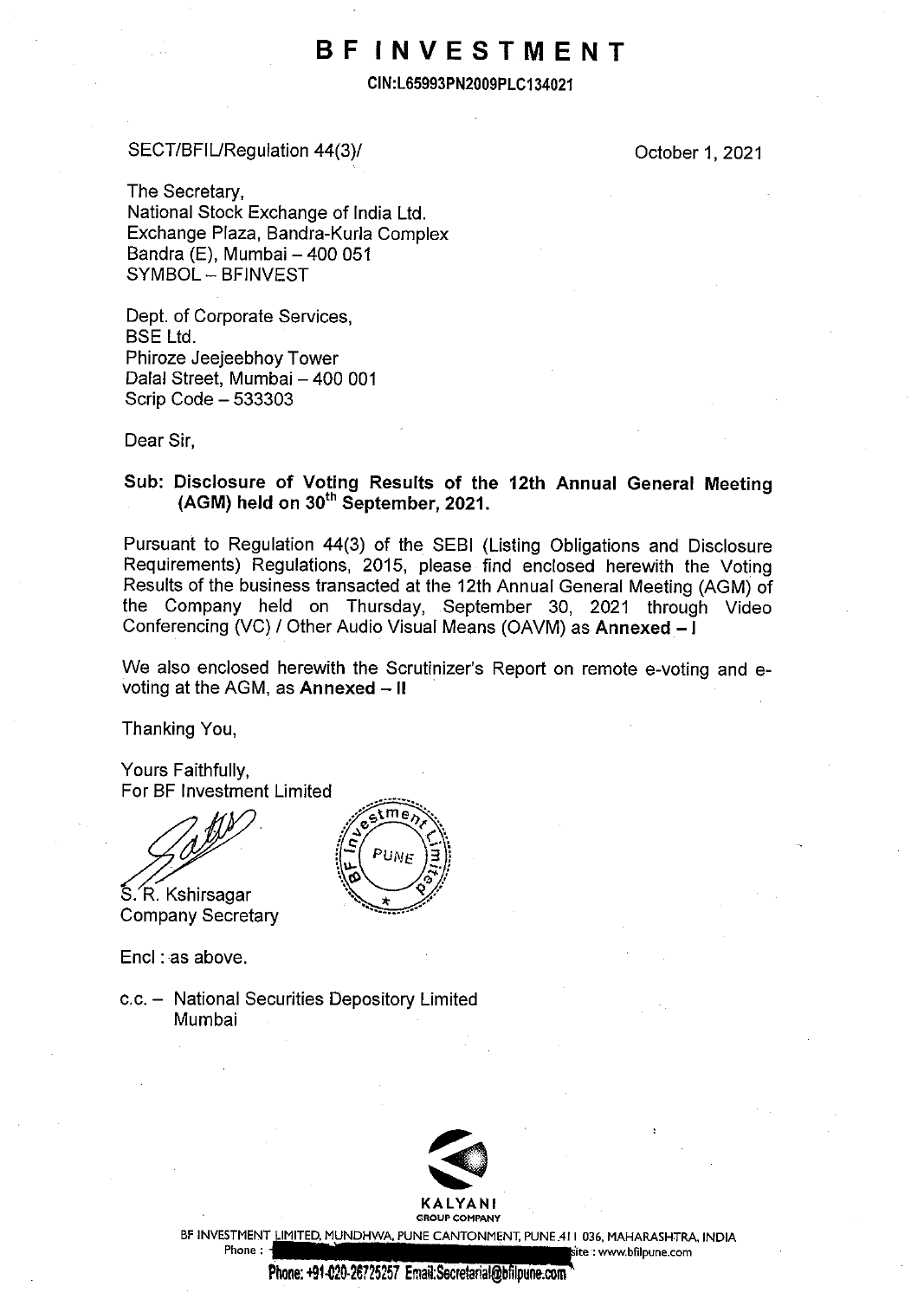## **BF INVESTMENT**

#### **Annexure-I**

#### Format of Voting Results

| Date of 12th Annual General Meeting                                                     | 30 September, 2021 |
|-----------------------------------------------------------------------------------------|--------------------|
| Total number of Shareholders on Cut-off Date (Record Date) i.e.23rd September,<br>12021 | 21.906             |
| No. of shareholders present in the meeting either in person or through proxy:           |                    |
| Promoter and Promoter Group                                                             | NA                 |
| Public                                                                                  | NA.                |
| No. of Shareholders attended the meeting through Video Conferencing                     |                    |
| Promoter and Promoter Group                                                             |                    |
| Public                                                                                  | 42                 |

Agenda-wise disclosure

#### Resolution **No.1**

To consider and adopt :

a) the audited standalone financial statements of the Company for the Financial Year ended March 31, 2021, the reports of the Board of Directors and Auditors thereon.

b) the audited consolidated financial statements of the Company for the Financial Year ended March 31, 2021 and the report of the Auditors thereon.

| Resolution Required                                                         |                      |                       |          |                                                                                               | Ordinary Resolution |                          |                                                   |                                     |
|-----------------------------------------------------------------------------|----------------------|-----------------------|----------|-----------------------------------------------------------------------------------------------|---------------------|--------------------------|---------------------------------------------------|-------------------------------------|
| Whether promoter/promoter group are interested in<br>the agenda/resolution? |                      |                       |          | No                                                                                            |                     |                          |                                                   |                                     |
| Result                                                                      |                      |                       |          | Passed with requisite majority                                                                |                     |                          |                                                   |                                     |
| Category                                                                    | Mode of Voting       | No.<br>shares<br>held | polled   | of No. of votes % of Votes Polled No. of Votes No.<br>outstanding - in favour<br>on<br>shares |                     | <b>Votes</b><br>–Against | in favour on against<br>votes polled votes polled | of % of Votes % of Votes<br>– on'   |
|                                                                             |                      | $[1]$                 | $[2]$    | $[3] = \{ [2] / [1] \} * 100$                                                                 | [4]                 | $[5]$                    | *100                                              | [6]={[4]/[2]} [7]={[5]/[2]}<br>*100 |
| Promoter                                                                    | E-Voting             |                       | 26564147 | 96.1042                                                                                       | 26564147            | ٥I                       | 100,0000                                          | 0.0000                              |
| land                                                                        | Poll                 | ╱<br>27640976         | o        | 0.0000                                                                                        |                     | 0                        | 0.0000                                            | 0.0000                              |
| Promoter                                                                    | <b>Postal Ballot</b> |                       |          | 0.0000                                                                                        | 0                   | 0                        | 0.0000                                            | 0.0000                              |
| Group                                                                       | Total                |                       | 26564147 | 96.1042                                                                                       | 26564147            | ٥I                       | 100.0000                                          | 0.0000                              |
|                                                                             | E-Voting             | ╱                     | 413762   | 71.4512                                                                                       | 413762              | 0                        | 100,0000                                          | 0.0000                              |
| Public                                                                      | Poll                 | 579083                | o        | 0.0000                                                                                        | O                   | 0                        | 0.0000                                            | 0.0000                              |
| Institutions                                                                | Postal Ballot        |                       |          | 0.0000                                                                                        | 0                   | 0                        | 0.0000                                            | 0.0000                              |
|                                                                             | <b>Total</b>         |                       | 413762   | 71.4512                                                                                       | 413762              | $\Omega$                 | 100.0000                                          | 0.0000                              |
|                                                                             | E-Voting             | ╱                     | 1827928  | 19.3481                                                                                       | 1827909             | 19                       | 99.9990                                           | 0.0010                              |
| lPublic Non                                                                 | Poll                 | 9447569               |          | 0.0000                                                                                        | 0                   | 0                        | 0.0000                                            | 0.0000                              |
| Institutions                                                                | Postal Ballot        |                       |          | 0.0000                                                                                        | n                   | ٥                        | 0.0000                                            | 0.0000                              |
|                                                                             | <b>Total</b>         |                       | 1827928  | 19.3481                                                                                       | 1827909             | 19                       | 99.9990                                           | 0.0010                              |
| Total                                                                       |                      | 37667628              | 28805837 | 76.4737                                                                                       | 28805818            | 19                       | 99.9999                                           | 0.0001                              |

 $me$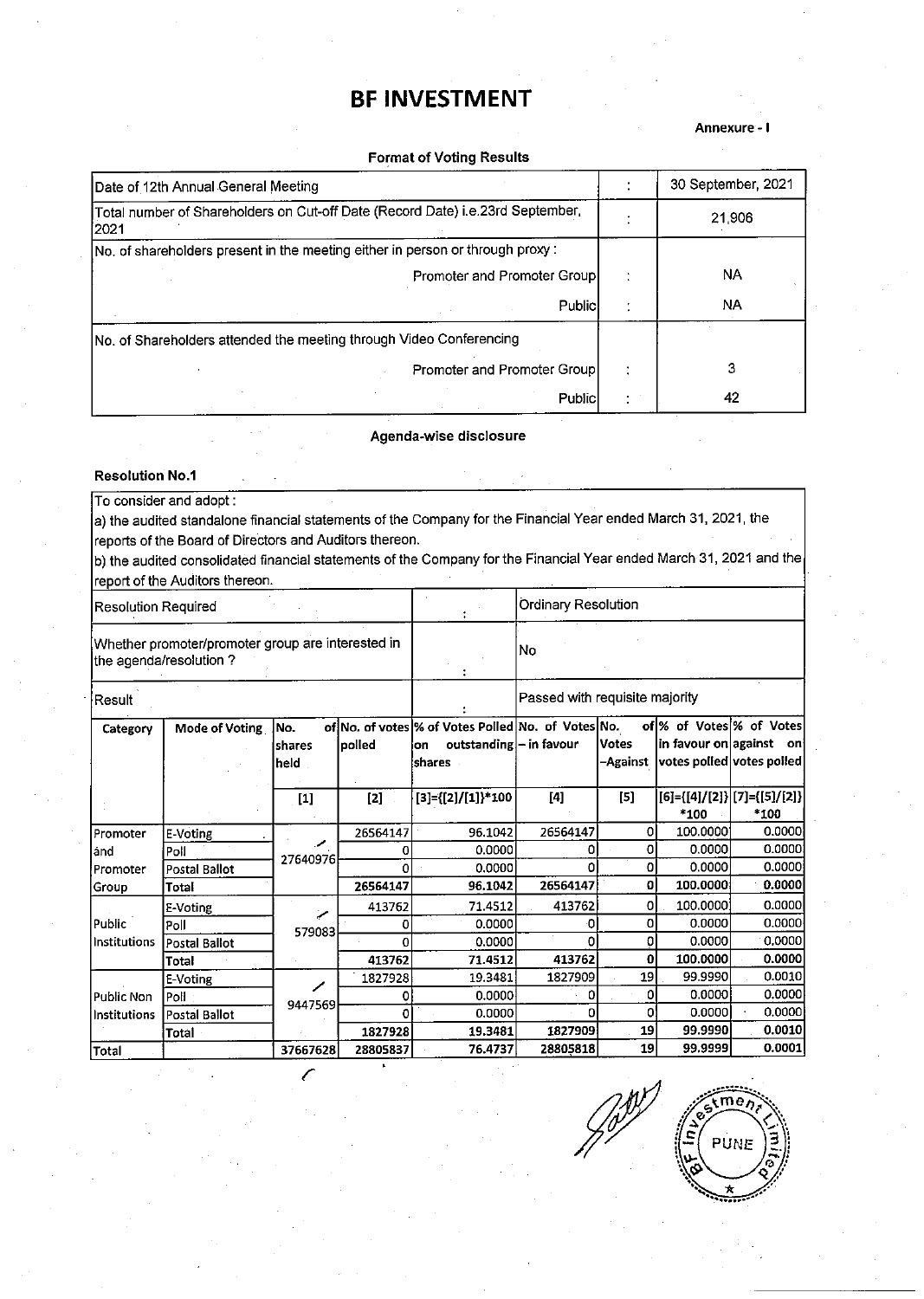# **BF INVESTMENT**

## **Resolution No.2**

|                                                                             | Appointment of Mr.B. S. Mitkari, (DIN: 03632549) as a Director, who retires by rotation, and being eligible, offers |                       |          |                                                                                                |                                |                          |          |                                                                                  |  |
|-----------------------------------------------------------------------------|---------------------------------------------------------------------------------------------------------------------|-----------------------|----------|------------------------------------------------------------------------------------------------|--------------------------------|--------------------------|----------|----------------------------------------------------------------------------------|--|
|                                                                             | himself for re-appointment                                                                                          |                       |          |                                                                                                |                                |                          |          |                                                                                  |  |
| <b>Resolution Required</b>                                                  |                                                                                                                     |                       |          |                                                                                                |                                | Ordinary Resolution      |          |                                                                                  |  |
| Whether promoter/promoter group are interested in<br>the agenda/resolution? |                                                                                                                     |                       |          |                                                                                                | No.                            |                          |          |                                                                                  |  |
| Result                                                                      |                                                                                                                     |                       |          |                                                                                                | Passed with requisite majority |                          |          |                                                                                  |  |
| Category<br>Mode of Voting                                                  |                                                                                                                     | No.<br>shares<br>held | polled   | of No. of votes % of Votes Polled No. of Votes No.<br>outstanding-in favour<br>lon.<br> shares |                                | <b>Votes</b><br>-Against |          | of % of Votes % of Votes<br>in favour on against on<br>votes polled votes polled |  |
|                                                                             |                                                                                                                     | $\mathbf{[1]}$        | $[2]$    | $[3] = \{ [2] / [1] \}$ *100                                                                   | [4]                            | $[5]$                    | $*100$   | [6]={[4]/[2]} [7]={[5]/[2]} <br>*100                                             |  |
| Promoter                                                                    | E-Voting                                                                                                            | ╱                     | 26564147 | 96.1042                                                                                        | 26564147                       | 0                        | 100.0000 | 0.0000                                                                           |  |
| land                                                                        | Poll                                                                                                                | 27640976              |          | 0.0000                                                                                         |                                |                          | 0.0000   | 0.0000                                                                           |  |
| Promoter                                                                    | Postal Ballot                                                                                                       |                       |          | 0.0000                                                                                         |                                |                          | 0.0000   | 0.0000                                                                           |  |
| Group                                                                       | Total                                                                                                               |                       | 26564147 | 96.1042                                                                                        | 26564147                       | 0                        | 100.0000 | 0.0000                                                                           |  |
|                                                                             | E-Voting                                                                                                            |                       | 413762   | 71.4512                                                                                        | 239030                         | 174732                   | 57.7699  | 42.2301                                                                          |  |
| Public                                                                      | Poll                                                                                                                | 579083                | O        | 0.0000                                                                                         | O                              | o                        | 0.0000   | 0.0000                                                                           |  |
| Institutions                                                                | Postal Ballot                                                                                                       |                       | O        | 0.0000                                                                                         |                                | ΩI                       | 0.0000   | 0.0000                                                                           |  |
|                                                                             | Total                                                                                                               |                       | 413762   | 71.4512                                                                                        | 239030                         | 174732                   | 57.7699  | 42.2301                                                                          |  |
|                                                                             | E-Voting                                                                                                            | ╱                     | 1827928  | 19.3481                                                                                        | 1827876                        | 52                       | 99.9972  | 0.0028                                                                           |  |
| lPublic Non                                                                 | Poll                                                                                                                | 9447569               | 0        | 0.0000                                                                                         | 0                              | 0                        | 0.0000   | 0.0000                                                                           |  |
| Institutions                                                                | <b>Postal Ballot</b>                                                                                                |                       | n        | 0.0000                                                                                         | Ω                              |                          | 0.0000   | 0.0000                                                                           |  |
|                                                                             | Total                                                                                                               |                       | 1827928  | 19.3481                                                                                        | 1827876                        | 52                       | 99.9972  | 0.0028                                                                           |  |
| Total                                                                       |                                                                                                                     | 37667628              | 28805837 | 76.4737                                                                                        | 28631053                       | 174784                   | 99.3932  | 0.6068                                                                           |  |

Thanking You,

Yours Faithfully, For BF Investment Limited

 $\mathscr{N}$ 

5. R. Kshirsagar Company Secretary **Place: Pune**  Date: October 1, 2021

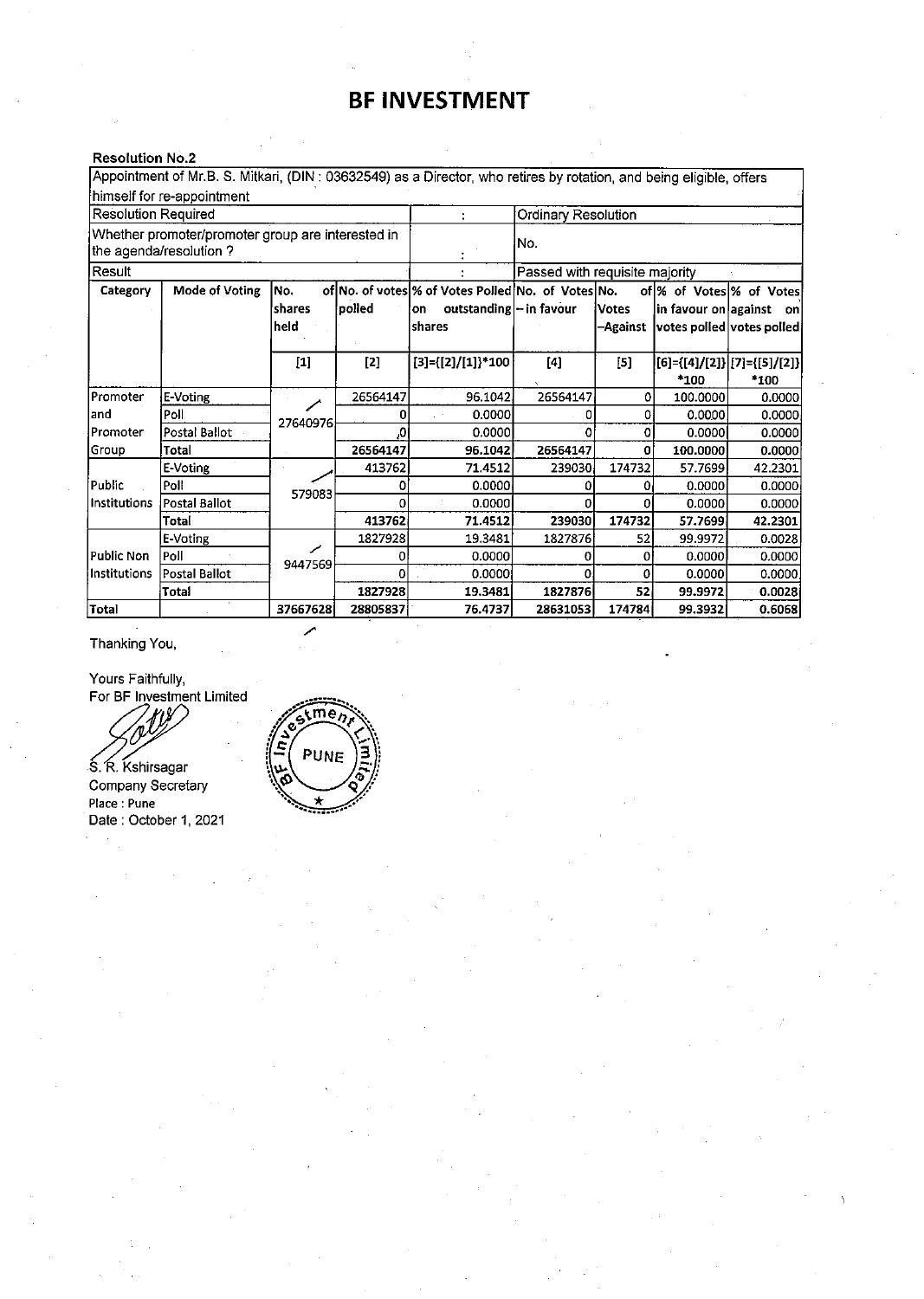

#### **Scrutinizer's Report**

## **[Pursuant to Section 108 of the Companies Act, 2013 and Rule 20(4) (xii) of the Companies (Management and Administration) Rules, 2014]**

#### To,

The Chairman,

| Name of the Company | <b>BF Investment Limited</b>                    |
|---------------------|-------------------------------------------------|
| Meeting             | 12 <sup>th</sup> Annual General Meeting (AGM)   |
| Day, Date & Time    | Thursday, September 30, 2021 at 10.00a.m. (IST) |
| Mode                | Video Conferencing ("VC")/Other Audio -Visual   |
|                     | Means ("OAVM")                                  |

**Dear Sir,** 

I, Sridhar Mudaliar, Partner of SVD & Associates, Company Secretaries, have been appointed as scrutinizer by the Board of Directors of BF Investment Limited ("the Company'') CIN: L65993PN2009PLC134021 at its meeting held on August 11,2021 for the purpose of scrutinizing the remote e-voting and e-voting conducted at the AGM pursuant to the provisions of,Section 108 of the Companies Act, 2013 and Rule 20 & 21 of the Companies (Management and Administration) Rules, 2014, as amended, read with General Circular No. 14/2020 dated April 08, 2020, General Circular No. 17/2020 dated April 13, 2020 General Circular No. 20/2020 dated May 05, 2020 and General Circular No. 02/2021 dated January 13, 2021 issued by Ministry of Corporate Affairs and the Circular No. SEBI/HO/CFD/CMDl/CIR/P/2020/79 dated May 12, 2020 and Circular No. SEBI/HO/CFD/CMD2/CIR/P/2021/11 dated January 15, 2021 issued by the Securities and Exchange Board of India {SEBI) (hereinafter referred to as the "Circulars") that provide relaxation for the manner in which the AGM shall be held and conducted.

The Circulars inter-alia provide for relaxation in the manner in which the AGM to be held including the manner of sending the Notices and Annual Reports to the shareholders and the manner of voting at the meeting, which was necessitated on account of the outbreak of COVID -19 pandemic. Further, pursuant to these Circulars, physical attendance of members has been dispensed with and accordingly the facility for appointment of proxies by the members is also dispensed with. Members who attended the meeting through VC or OAVM were counted for the purpose of reckoning the quorum under section 103 of the Companies Act, 2013.

I submit herewith my report with respect to the resolutions proposed at the AGM of the Equity shareholders of the Company: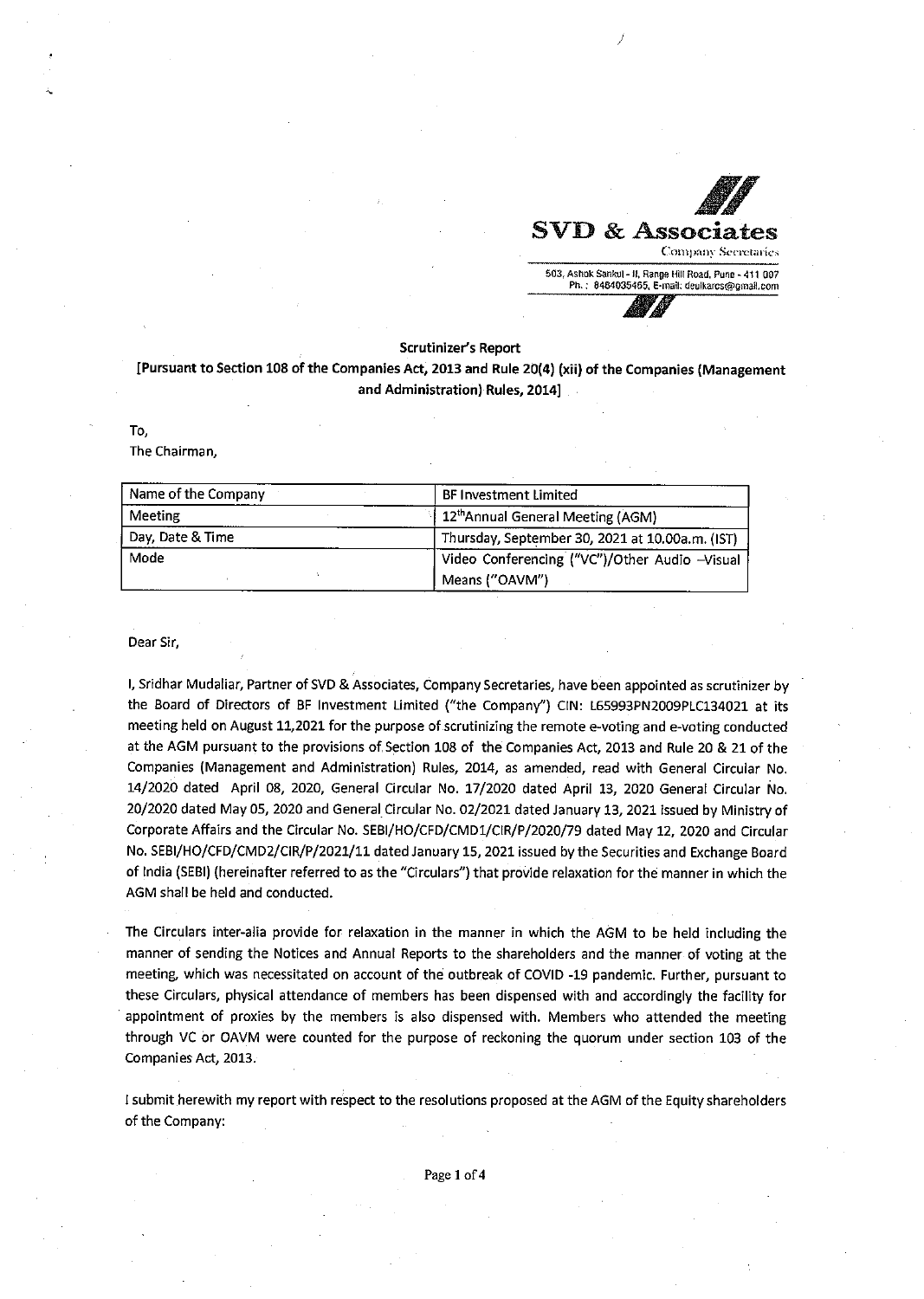#### 1. **Responsibility and E-voting Agency:**

The compliance with the provisions of the Companies Act, 2013 and the rules made thereunder read along with the Circulars as mentioned above and SEBI (Listing Obligations and Disclosure Requirements) Regulations, 2015 relating to remote e-voting and e-voting during the meeting by the shareholders on the resolutions proposed in the Notice of the AGM of the Company is the responsibility of the management. My responsibility as a Scrutinizer is to scrutinize the votes cast by remote e-voting and evoting conducted at the meeting held through VC/OAVM in a fair and transparent manner and render consolidated scrutinizer's report of the total votes cast in favour or against, to the Chairman, on the resolutions, based on the reports generated from the electronic voting system provided by National Securities Depositories Limited ("NSDL").

#### 2. Notice of AGM and advertisement:

In accordance with the notice of the AGM sent to the shareholders by way of email on September 01, 2021 and uploaded on the website of the Company at www.bfilpune.com and the 'Advertisement' published pursuant to Rule 20(4)(v) of the Companies (Management and Administration) Rules, 2014 (Amendment Rules 2015) and the Circulars mentioned above, on September 03, 2021, the remote evoting period remained open from Monday, September 27, 2021 (9.00 a.m.) (1ST) to Wednesday, September 29, 2021 (5.00 p.m.)(IST)

#### **3. Cut-off Date:**

The shareholders holding shares as on the "cut off" date i.e. Thursday, September 23, 2021, were entitled to vote on the proposed resolutions (item no. 1 and 2 as set out in the Notice of the AGM of the Company).

#### 4. Remote e-voting process:

The remote e-voting system was blocked forthwith at the end of the remote e-voting period. The votes cast through remote e-voting system were unblocked after conclusion of the AGM. Thereafter, the details containing, inter-alia, list of equity shareholders, who voted "for" and "against", were downloaded from the e-voting website of NSDL.

#### **5. Voting at the AGM:**

After declaration of commencement of e-voting during the conduct of the AGM, the shareholders who had not voted through the remote e-voting process were instructed to cast their vote on the e-voting platform provided by e-voting website of NSDL (www.evoting.nsdl.com).Thereafter, the details **containing, inter-alia, list of equity shareholders, who voted "for" and "against'', were downloaded from**  the e-voting website of NSDL (www.evoting.nsdl.com) and the same are being handed over to the authorized representative of the Chairman. The votes cast through remote e-voting and e-voting conducted during the meeting were reconciled with the records maintained by the Company/ Registrar and Share Transfer Agents of the Company and the authorizations lodged with the Company. The shareholders who have not voted or whose voting was found defective has been treated as invalid and shown separately.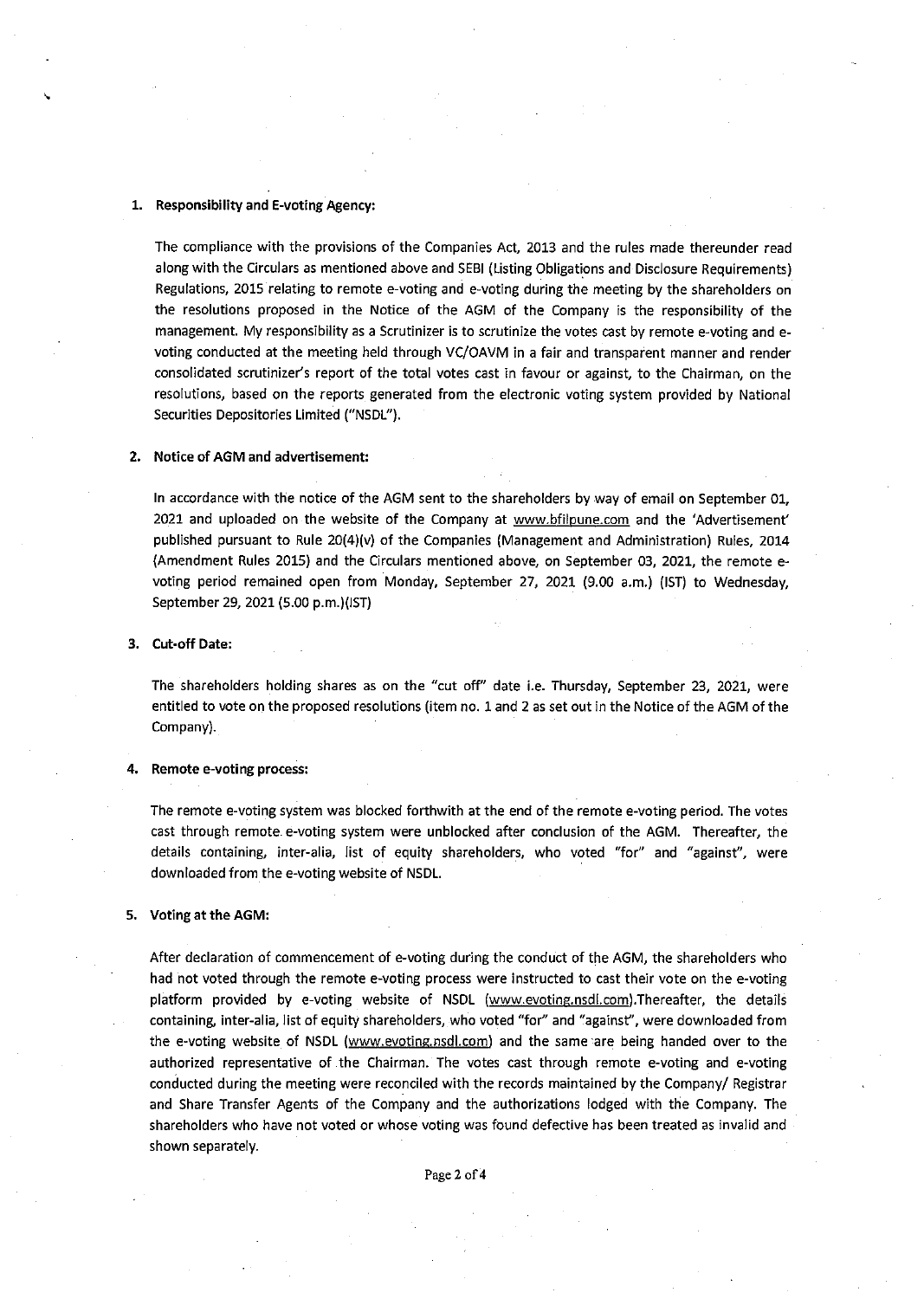#### 6. Counting Process and results:

6.1 The total votes cast in favour or against all the resolutions proposed in the Notice of the AGM are as under:

### a) Ordinary Resolution No. 1-To consider and adopt:

a) the audited standalone financial statements of the Company for the Financial Year ended March 31, 2021,the reports of the Board of Directors and Auditors thereon.

b) the audited consolidated financial statements of the Company for the Financial Year ended March 31,2021 and the report of the Auditors thereon.

#### (i) **Voted** in **favour of or against the resolution:**

| <b>Particulars</b>               | Remote<br>e-<br>voting | e-voting<br>at AGM<br>held<br>through<br>VC/OAVM | <b>Total</b> | %<br>of total<br>number<br>of<br>valid<br>votes<br>cast |
|----------------------------------|------------------------|--------------------------------------------------|--------------|---------------------------------------------------------|
| (i) Voted in Favour              |                        |                                                  |              |                                                         |
| Number of members voted          | 85                     | Ω                                                | 85           | -----                                                   |
| Number of votes cast by them     | 2,88,05,818            | 0                                                | 2,88,05,818  | 100                                                     |
| (ii) Voted against               |                        |                                                  |              |                                                         |
| Number of members voted          | з.                     | 0                                                | 3            |                                                         |
| Number of votes cast by them     | 19                     | 0                                                | 19           | 0                                                       |
| (iii) Total                      |                        |                                                  |              |                                                         |
| members<br>number<br>of<br>Total | 88                     | 0                                                | 88           |                                                         |
| voted                            |                        |                                                  |              |                                                         |
| Total number of votes cast by    | 2,88,05,837            | 0                                                | 2,88,05,837  | 100                                                     |
| them                             |                        |                                                  |              |                                                         |

(ii) **Not voted/Invalid votes:** 

| <b>Particulars</b>                                                                                   | Remote <sup>®</sup><br>voting | e- $ $ .e-voting at AGM<br>held<br>VC/OAVM | through | Total |
|------------------------------------------------------------------------------------------------------|-------------------------------|--------------------------------------------|---------|-------|
| Total number of members who have not<br>voted/ partially voted/ whose votes were<br>declared invalid |                               |                                            |         |       |
| Total Number of shares involved                                                                      |                               |                                            |         |       |

b) Ordinary Resolution No. 2- To appoint a Director in place of Mr. B. S. Mitkari (DIN: 03632549), who retires by rotation and being eligible, offer himself for re-appointment.

(i) **Voted in favour of or against the resolution:** 

| <b>Particulars</b> | voting |  | Remote e- e-voting at AGM   Total<br>held<br>through<br>VC/OAVM |  | %<br>total<br>of.<br>number<br>valid<br>votes<br>cast | ٥f |
|--------------------|--------|--|-----------------------------------------------------------------|--|-------------------------------------------------------|----|
|--------------------|--------|--|-----------------------------------------------------------------|--|-------------------------------------------------------|----|